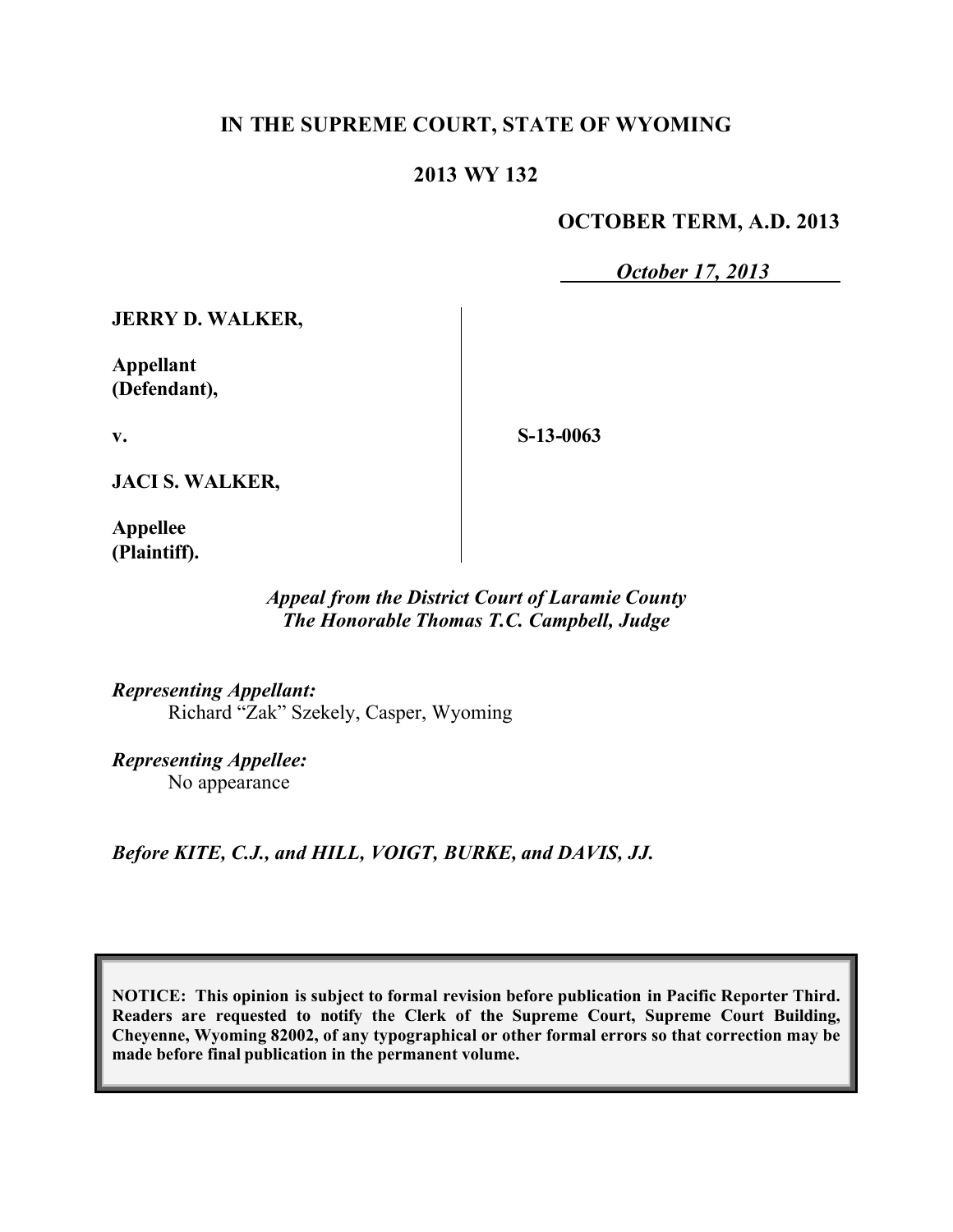**DAVIS**, Justice.

[¶1] Appellant Jerry D. Walker (Father) filed a motion seeking primary residential custody<sup>1</sup> of his daughter. Appellee Jaci S. Walker (Mother), who was the primary residential custodian under the parties' divorce decree, opposed a change of custody and sought an increase in child support based on a claimed increase in Father's income. The district court denied Father's motion for a change of custody, finding no material change in circumstances. However, it found that Mother had proven that she was entitled to an increase in child support. It also awarded her a judgment for Father's share of the child's medical and other expenses she had paid.

[¶2] We find that the amount of child support awarded is not correct under Wyoming's statutory child support tables, and we therefore reverse and remand for entry of a proper award. Father has provided us with no record indicating that the district judge erred in any other respect, and so we affirm on all other issues.

## **ISSUES**

[¶3] 1. Did the district court err in finding that Mother was entitled to an increase in child support?

2. Did the district court have authority to award a judgment in any amount?

3. Did the district court err in failing to credit Father with payments he had made if it did have authority to award a judgment?

4. Did the district court abuse its discretion in denying Father's motion for a change of custody because it did not consider the parties' minor child's best interests or preferences?

# **FACTS**

[¶4] The parties had a contested divorce which went to trial. By the terms of the decree entered on January 13, 2006, Mother received primary residential custody of the parties' only child, MLW, who was born in 1999. The decree noted that Father had a history of drug use, but that he was making good efforts to recover from addiction, and the court therefore awarded visitation in accordance with the First Judicial District's Standard Visitation Order.<sup>2</sup>

<sup>&</sup>lt;sup>1</sup> Wyoming statutes do not adopt the terms "primary residential custody" (custody) and "parenting time" (visitation). The Court is aware that these terms are in common usage and views them in the same light as the statutory terms, custody and visitation.

<sup>&</sup>lt;sup>2</sup> The Standard Visitation Order sets forth the visitation to which the non-custodial parent is entitled, including weekends, holidays, summer vacations, and special days in the child's and the parents' lives.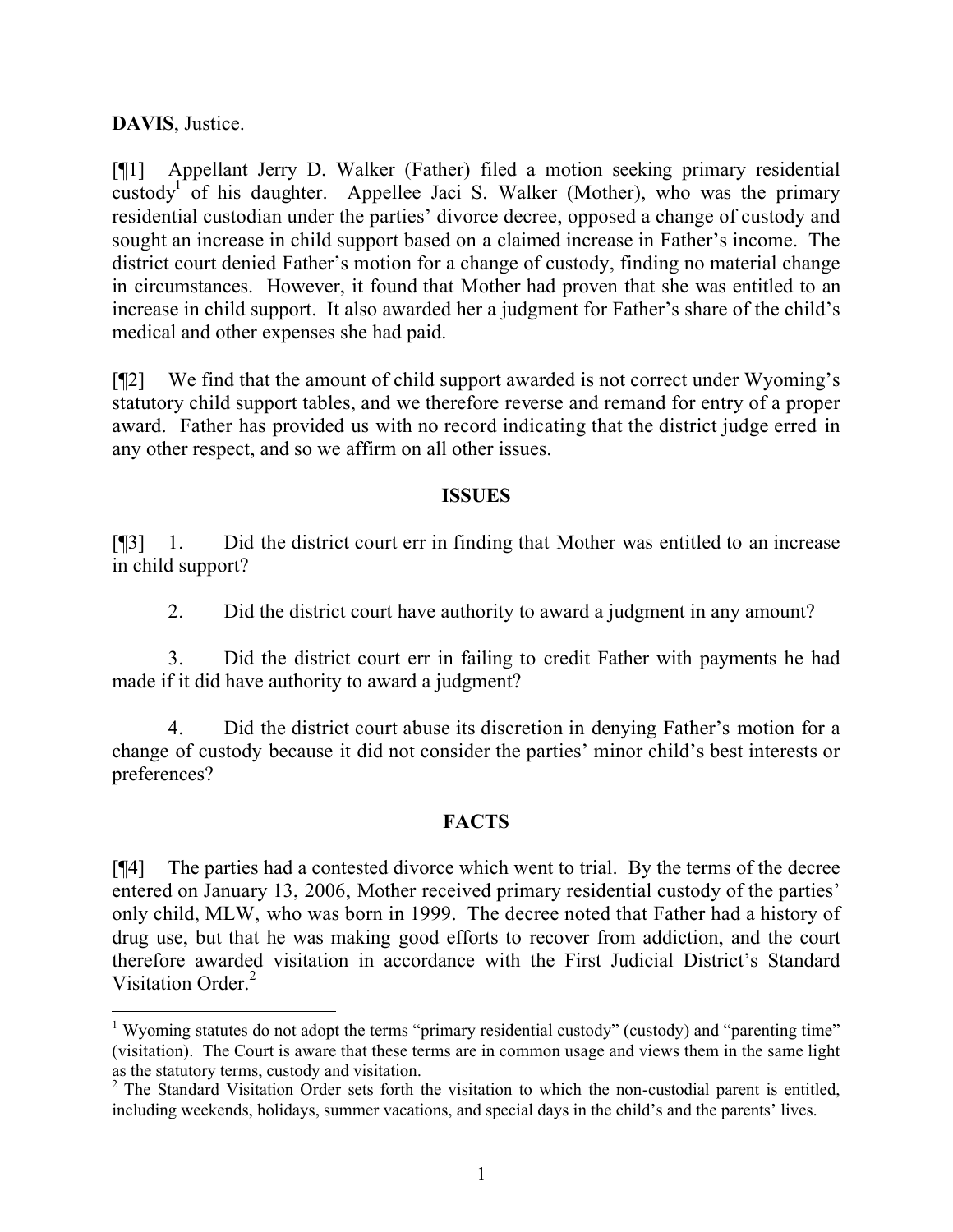[¶5] In the original decree, the district court found that Father earned \$2,700.00 per month and that Mother earned \$2,076.86 per month, and it therefore required Father to pay \$527.85 in monthly child support, the presumptive amount due under the child support tables contained in Wyo. Stat. Ann. § 20-2-304. Father was also ordered to reimburse Mother for \$2,500.00 she had paid toward his child support obligation for a child not born of the marriage between these parties.

[¶6] On January 21, 2010, Father filed a petition asking the district court to make him MLW's primary custodian, to grant Mother standard visitation (the same visitation rights he had up to that point), and to modify child support to reflect this change. He claimed that he had turned his life around, remarried, had another child, had been involved in a church in a variety of ways, and had generally exercised visitation with MLW to the greatest extent possible given the fact that he lives in Casper and Mother lives in Cheyenne. He also claimed that Mother kept cats to which MLW was allergic, that she did a poor job of taking care of the child, that the child was often left alone, that her grades were slipping, and that Mother had failed to properly "foster [MLW's] religion." He also claimed that Mother had interfered with his visitation, had failed to advise him of MLW's medical issues, and had otherwise failed to act in the child's best interest. He contended that these facts were a material change in circumstances justifying reconsideration of the custody provisions of the decree, and that he should be the primary custodian because that would be in the child's best interest.

[¶7] Mother denied the negative allegations Father made about her in his petition. She also filed a motion to increase the child support she received, claiming that Father had had an increase in his earnings, and that he should be required to pay more support.

[¶8] In April of 2011, Mother requested that the court interview MLW *in camera* to determine her preference as to which parent would be her primary custodian, to which Father agreed. The interview was conducted on April 18, 2011, and the transcript of that interview is in the record. MLW was eleven at the time, and the transcript indicates that she was articulate and composed, and quite intelligent. She indicated that she was comfortable with either parent, but preferred to live with Father. She also indicated that she expressed this same preference to the judge<sup>3</sup> who presided over the original divorce action about five years earlier, when she would have been five or six.

[¶9] Mother later filed a motion which acknowledged that the child had been interviewed *in camera* and that she had told the court that she preferred to live with Father, but indicated that she had changed her mind and now wanted to remain with her mother. Mother therefore asked the district judge to interview MLW again. Father objected to another interview, contending that MLW did not want to be interviewed by

 $\overline{a}$ <sup>3</sup> The judge who presided over the divorce trial retired before these post-divorce proceedings.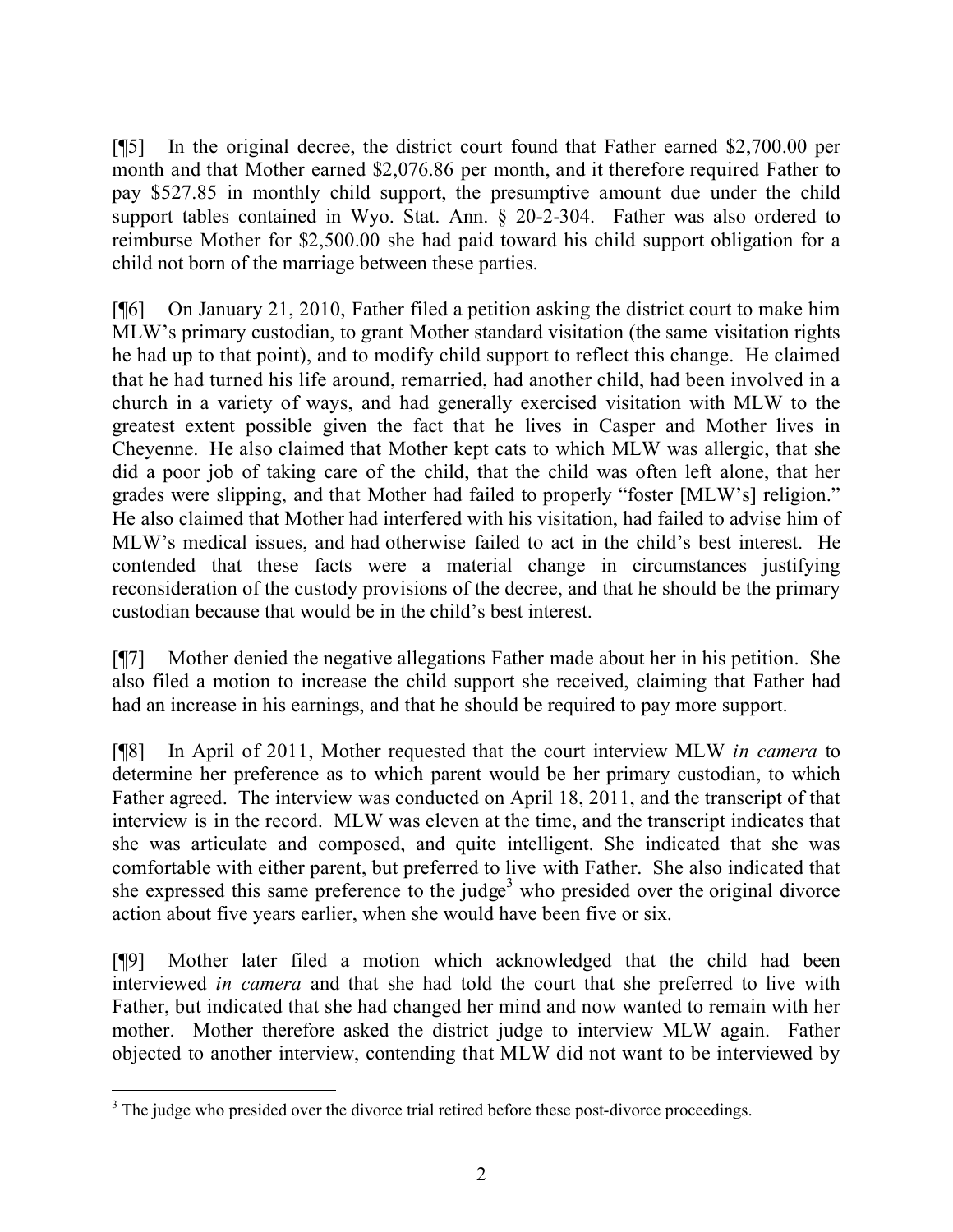the court or a guardian ad litem. No written or oral ruling on that motion appears in the record. If there was a second interview, there is likewise no transcript of it in the record.

[¶10] Before the case went to hearing, Father paid \$3,994.74 on obligations he owed under the original decree, and Mother filed a partial satisfaction of judgment reflecting that payment. It is not clear what obligation this payment satisfied, although the record reflects the original debt of \$2,500.00 and claims by Mother for medical and other expenses for MLW's benefit.

[¶11] The record does not reflect the date on which the claims of the parties were heard on the merits. Father represents that the hearing took place on April 30 and May 1 of 2012, and that appears to be consistent with the dates on which the parties filed their pretrial statements.<sup>4</sup> Mother's pretrial statement indicated that she had remarried, that MLW was excelling in school and participating in sports, 4-H, and Sunday school, and that she had been playing the violin and was accepted into the Cheyenne Youth Symphony. She generally offered to present evidence that she had been an excellent mother. She claimed that Father owed her \$8,454.38, but acknowledged that he had made a partial payment, leaving a balance of \$4,526.33.

[¶12] In his pretrial statement, Father claimed to be able to present evidence that would establish that he had a stable home free of tensions he claimed to exist in Mother's, which he alleged included conflict between MLW and Mother's new spouse. He contended that MLW preferred to live with him. He listed MLW as a witness if Mother would not stipulate to admissibility of the *in camera* interview done about a year earlier.<sup>5</sup> Father's pretrial statement does not reflect what evidence, if any, he intended to present to challenge the alleged debt of \$4,526.33.

[¶13] The record does not include a transcript of the hearing on the merits, and the Court therefore cannot determine what evidence was presented or whether MLW testified, except to the extent that information is reflected in the district court's ruling. The district court later set a hearing at which it indicated that it would render an oral decision on the pending issues on October 2, 2012. Unfortunately, the transcript of that hearing is not in the record. The district court clerk's index describes a "Transcript of Decision Proceedings Dated October 2, 2009 Filed 11/28/12." This is undoubtedly the transcript of the ruling, but it was not designated as part of the record on appeal under W.R.A.P.  $3.05(b)$ .

[¶14] The parties were unable to agree on a proposed order after the district court announced its decision, and Father timely objected to Mother's proposed order and the

 <sup>4</sup> Mother did not appear in this appeal, and we therefore do not have the benefit of any briefing from her.

<sup>&</sup>lt;sup>5</sup> Whether such a stipulation was necessary in light of the previous agreement of the parties is questionable.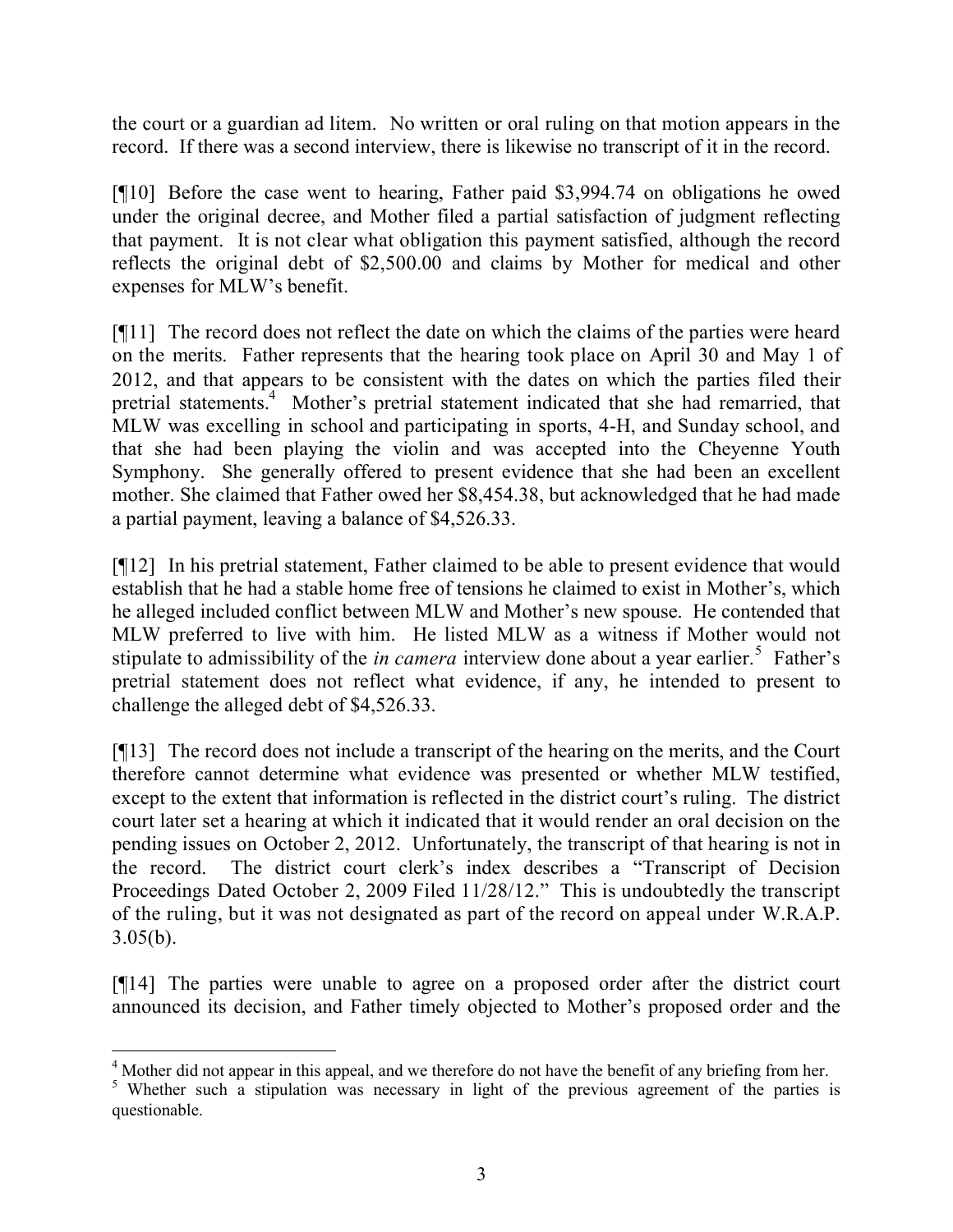ruling on which it was based. Father contended that the net income the Court found and announced at the October 2, 2012 hearing did not support the award of \$665.70 in monthly child support reflected in the oral ruling or Mother's proposed order.

[¶15] On January 28, 2013, the district court entered an "Order Granting Abatements, Modifying Child Support and Judgment on Medical Arrears and Denying Modification of Custody.<sup>36</sup> The order bears the watermark of Mother's attorney on the second page, and we conclude that it was the order she proposed.

[¶16] The district court found that Father had failed to meet the burden of proving that there had been a material change in circumstances, and therefore denied his petition to modify the custody provisions of the decree. It also found that changes in the parties' income would result in a 20% or greater increase in support. It recited that Mother's net monthly income was \$2,862.35 and that Father's was \$2,262.99, concluding that presumed child support would be \$655.79. This is obviously incorrect, as the net income figures in the order would reflect a substantial decrease in Father's net income and a substantial increase in Mother's. The order also indicated that the court did not intend to deviate from the presumptive amount under the statutory child support tables. The order awarded Mother a judgment of \$4,538.00, although it did not specify the basis for the award.

[¶17] Father promptly moved to amend the order to change the child support calculation and to vacate the judgment. He contended that the net income figures the court found actually required a decrease in support, and that the judgment was unsupported by any findings of fact or conclusions of law and was therefore void. Mother filed a response which disagreed with Father's claims, with the following exception:

> The Plaintiff admits that the Court found that there was a 20% change in increase [sic] in child support. Plaintiff admits that in reviewing Wyoming Statute 20-2-204 that it does not support that decision.

[¶18] The record does not contain any indication that Father requested a hearing on the motion. Father filed a notice of appeal seven days after the motion was filed, and this appeal proceeded with no ruling on it.

## **DISCUSSION**

[¶19] We will address the issues raised by Father in a different order than they are stated in his brief.

<sup>6</sup> Father claimed an abatement in support for certain periods when MLW was in his care. *See* Wyo. Stat. Ann. § 20-2-305 (LexisNexis 2013).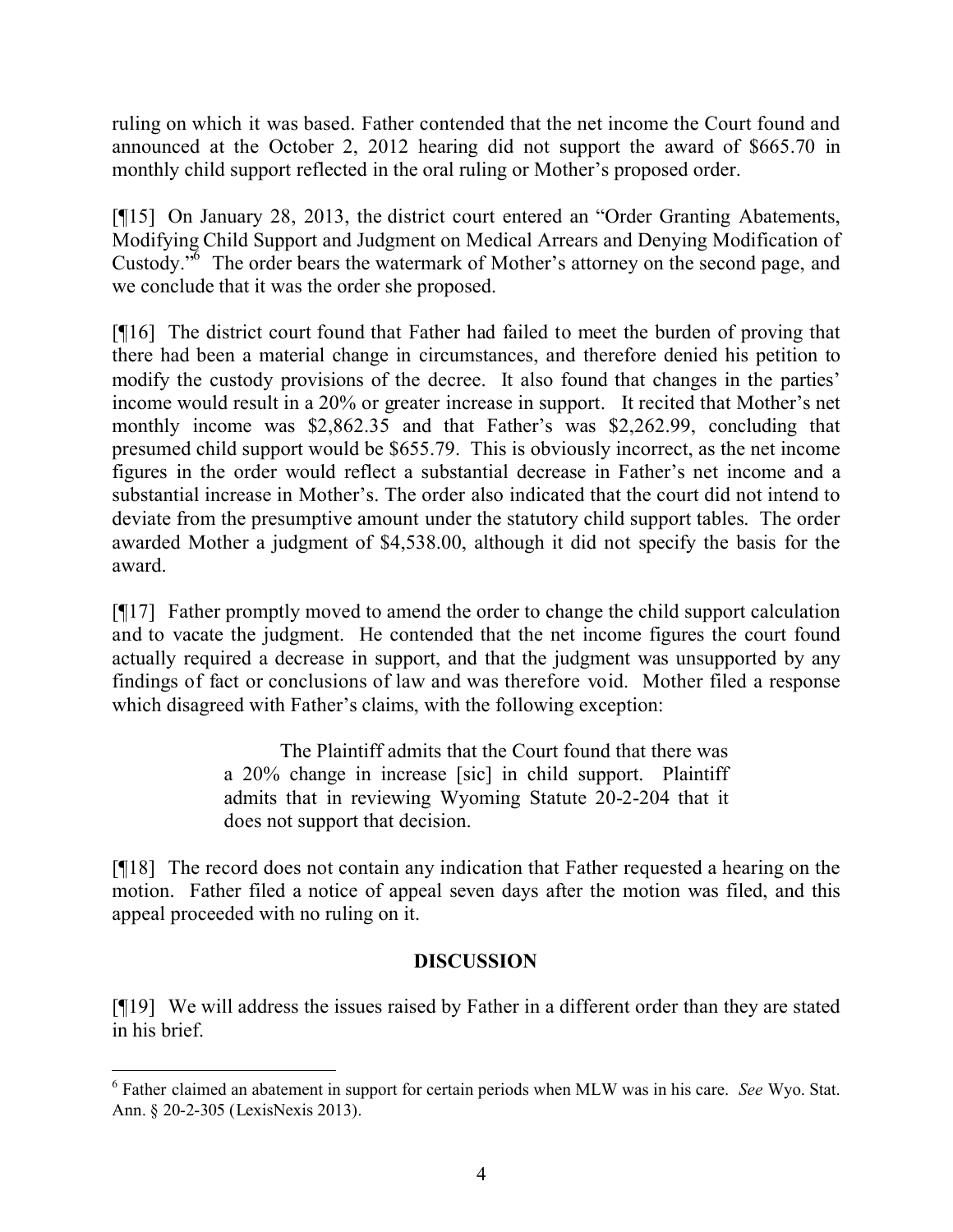#### **Custody Determination**

[¶20] The party seeking to modify established child custody provisions of a divorce decree has the burden of showing that a material change in circumstances that affects the child's welfare occurred subsequent to the entry of the initial decree, that the change warrants modification of the decree, and that the modification will be in the best interests of the affected child. *Cobb* [*v. Cobb*,] 2 P.3d [578] at 579-80 [(Wyo. 2000)] (quoting *Sorensen v. May*, 944 P.2d 429, 432 (Wyo. 1997)).

*JRS v. GMS*, 2004 WY 60, ¶ 10, 90 P.3d 718, 723 (Wyo. 2004); *see also* Wyo. Stat. Ann. § 20-2-204(c) (LexisNexis 2013) (allowing modification if there is a material change in circumstances and modification would be in the best interests of the child).

[¶21] A district court's determination as to whether there has been a material change in circumstances is "principally a factual determination to which we accord great deference. Our task is simply to determine whether, examining the record in the light most favorable to the successful party, the district court could have reasonably concluded as it did." *Hanson v. Belveal*, 2012 WY 98, ¶¶ 13, 34, 280 P.3d 1186, 1192, 1197 (Wyo. 2012) (quoting *Morris v. Morris*, 2007 WY 174, ¶ 7, 170 P.3d 86, 89 (Wyo. 2007)) (internal quotation marks omitted).

[¶22] If a petitioner is able to make the threshold showing of a material change in circumstances, the district court acquires jurisdiction to determine whether a change of custody would be in the best interest of the child. As we have stated:

> This Court has consistently recognized the broad discretion enjoyed by a district court in child custody matters. We will not interfere with the district court's custody determination absent procedural error or a clear abuse of discretion. In determining whether an abuse of discretion has occurred, our primary consideration is the reasonableness of the district court's decision in light of the evidence presented. We view the evidence in the light most favorable to the district court's determination, affording every favorable inference to the prevailing party and omitting from our consideration the conflicting evidence.

*Durfee v. Durfee*, 2009 WY 7, ¶ 6, 199 P.3d 1087, 1089 (Wyo. 2009) (citations omitted).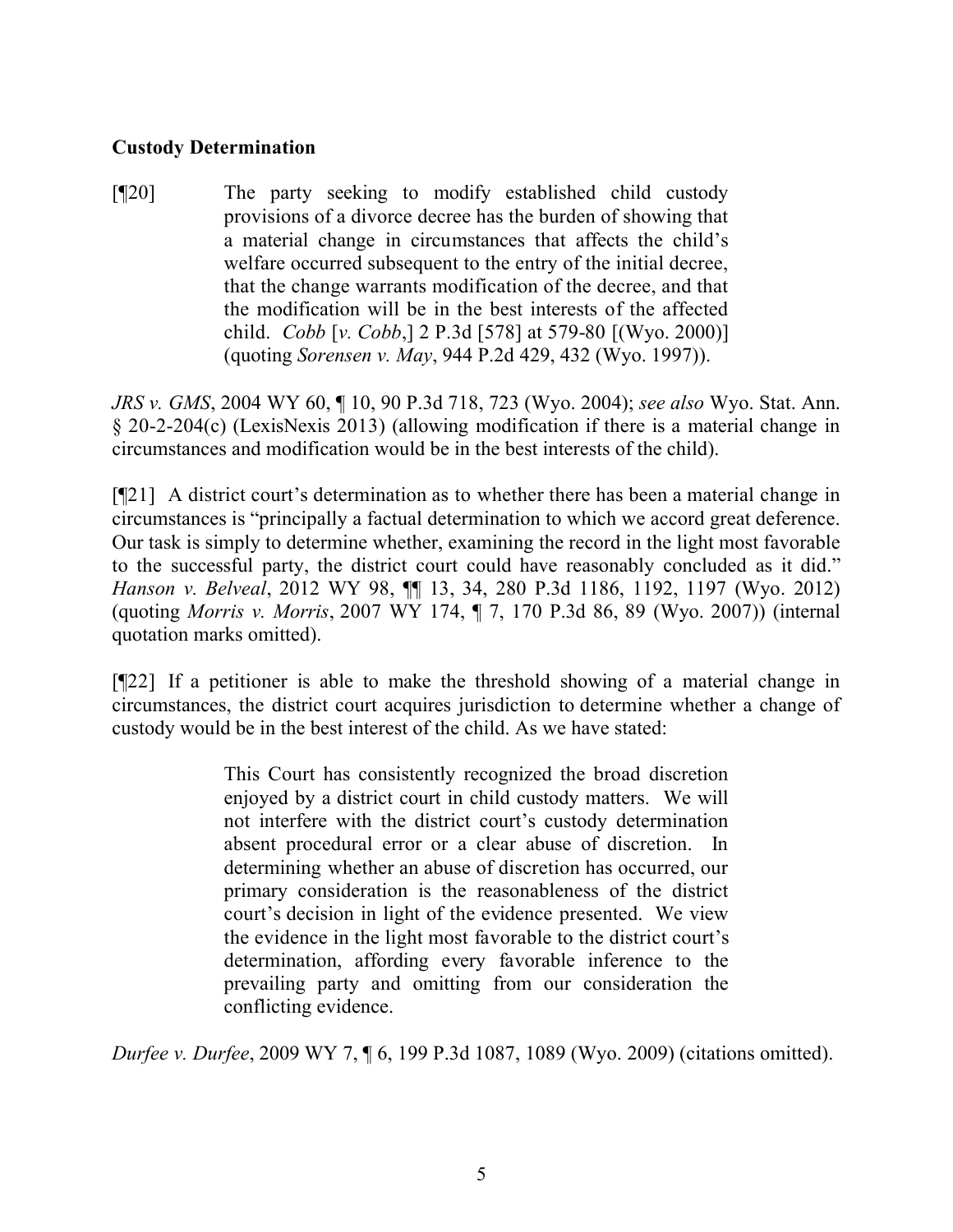[¶23] We have held that a trial judge may take the preferences of a child whose custody is disputed into consideration, and that the weight to be given to the child's preference will depend on age, reason for the preference, the relative fitness of the parents, the hostility, if any, of the child to the non-preferred parent, the preference of other siblings, and whether the child's preference has been tainted or influenced by one parent against the other. *JRS*, ¶ 11, 90 P.3d at 723 (citation omitted).

[¶24] In *Holiday v. Holiday*, 2011 WY 12, 247 P.3d 29 (Wyo. 2011), the parents could not agree on whether or how the district judge should interview a child who would have been ten or eleven when the case was tried. The district court therefore declined to interview the child. We held that the court should have fashioned an interview procedure which would have protected the parents' due process rights while not subjecting the child to unnecessary trauma. We found the court's failure to do so to be an abuse of discretion. *Id.* at  $\P$  14-15, 247 P.3d at 33.

[¶25] Father argues that the district court did not consider the child's preference. The written order entered does not in fact address the best interests of the child at all, because the district court found that Father failed to prove the threshold requirement for a modification of custody, a material change in circumstances.

[¶26] We recently commented on appellants' obligation to provide an adequate record to allow us to review district court decisions for an abuse of discretion.

> We have long held that appellants must provide this Court with a record sufficient to allow adequate appellate review. When no transcript or any other proper substitute record of the facts of a case is included in the record on appeal, we presume that there were no irregularities in the district court's judgment, and that it was reasonably based on competent and sufficient evidence. *Golden v. Guion,* 2013 WY 45, ¶¶ 4–5, 299 P.3d 95, 96–97 (Wyo. 2013); *Chancler v. Meredith,* 2004 WY 27, ¶ 5, 86 P.3d 841, 842 (Wyo. 2004); *Stadtfeld v. Stadtfeld,* 920 P.2d 662, 664 (Wyo. 1996).

*Roberts v. Locke*, 2013 WY 73, ¶ 27, 304 P.3d 116, 122 (Wyo. 2013).

 $\overline{a}$ 

[¶27] As we have already said, the record before us does not contain a transcript of the two-day hearing on the petition to modify and other issues.<sup>7</sup> Father likewise did not include the transcript of the trial judge's oral ruling in the record. A party seeking review

 $<sup>7</sup>$  The record does not tell us whether the hearing was reported but not transcribed, or whether it was</sup> simply not reported because neither party requested it to be. *See* Uniform Rule of District Courts 904 (requiring a request that the official court reporter report proceedings in civil cases at least three working days before the hearing).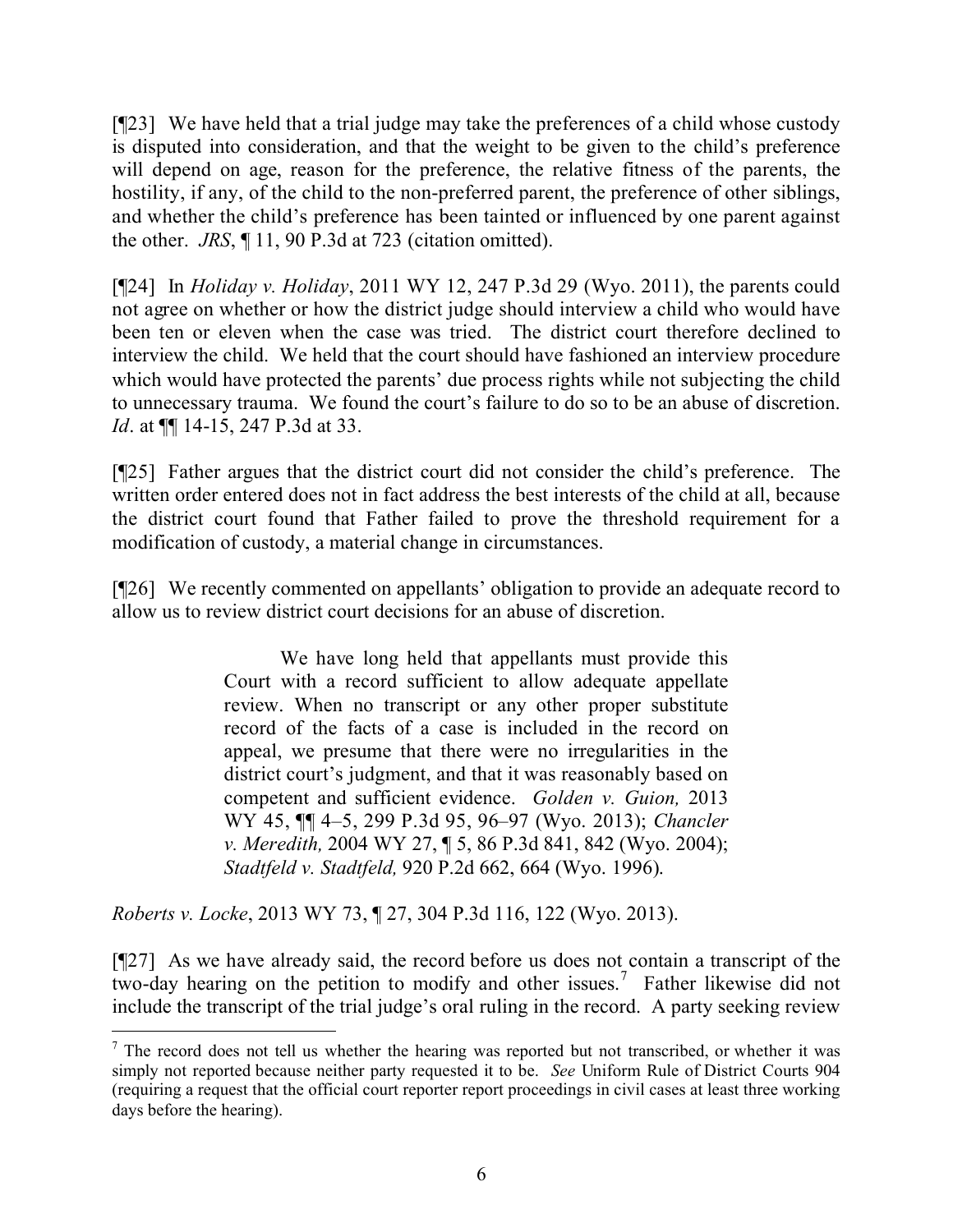of a district court's decision must designate an adequate record for appellate review. *Beckwith v. Weber*, 2012 WY 62, ¶ 45, 277 P.3d 713, 723 (Wyo. 2012); *Nish v. Schaefer*, 2006 WY 85, ¶ 21, 138 P.3d 1134, 1142 (Wyo. 2006).

[¶28] Due to the absence of a record of both the evidentiary hearing and district court's ruling, we have no idea what evidence was presented, or what findings the court made in its oral ruling. The one transcript we have, that of the interview of the child, reflects a sensitive and thorough conversation during which the district judge appears to have established an excellent rapport with MLW.

[¶29] It is difficult to believe that the district judge would put that much effort into an interview that he would not consider in his final determination. We have no way of evaluating what evidence the district judge had to weigh against the somewhat equivocal preference the child expressed a year before the evidentiary hearing. MLW informed the judge that she had expressed the same preference to live with her father to his predecessor five years earlier, meaning that her current inclination was not a change.<sup>8</sup> The interview revealed that the child was doing exceptionally well in school and in extracurricular activities, and that she had friends and family in Cheyenne, where her mother lives. The child also indicated that her father travelled extensively in his employment.

[¶30] Of course, if custody were changed, MLW would have to move to another city, enter a different school system, and pursue her extracurricular activities in a new environment. The interview indicates that MLW enjoyed visitation with her father and his new family. Nonetheless, we can understand how the district judge could find any change in circumstances not to be material enough to justify review of the original custody decision given MLW's success at Mother's home.

[¶31] Under the circumstances and on the very limited record before us, we conclude that the district court could reasonably have concluded as it did, and affirm its determination that there was no material change in circumstances which would have conferred jurisdiction to consider a change of custody.

## **Judgment against Father**

 $\overline{a}$ 

[¶32] As already noted, the district court granted Mother a judgment for \$4,538.00 as part of its order. In her pretrial statement, Mother claimed to be entitled to  $$4,526.33<sup>9</sup>$  to reimburse her for credit card bills, uncovered medical bills, and interest on amounts due under the original divorce decree. She admitted that Father had made a partial payment

<sup>&</sup>lt;sup>8</sup> That preference was perhaps entitled to more weight, because MLW was five or six years older, although that factor would have had to be weighed against the other factors in *JRS, supra*.

<sup>&</sup>lt;sup>9</sup> The minor difference between the two figures strongly suggests that there was a very small discrepancy between the claim originally made and the amount the district court found to have been proven.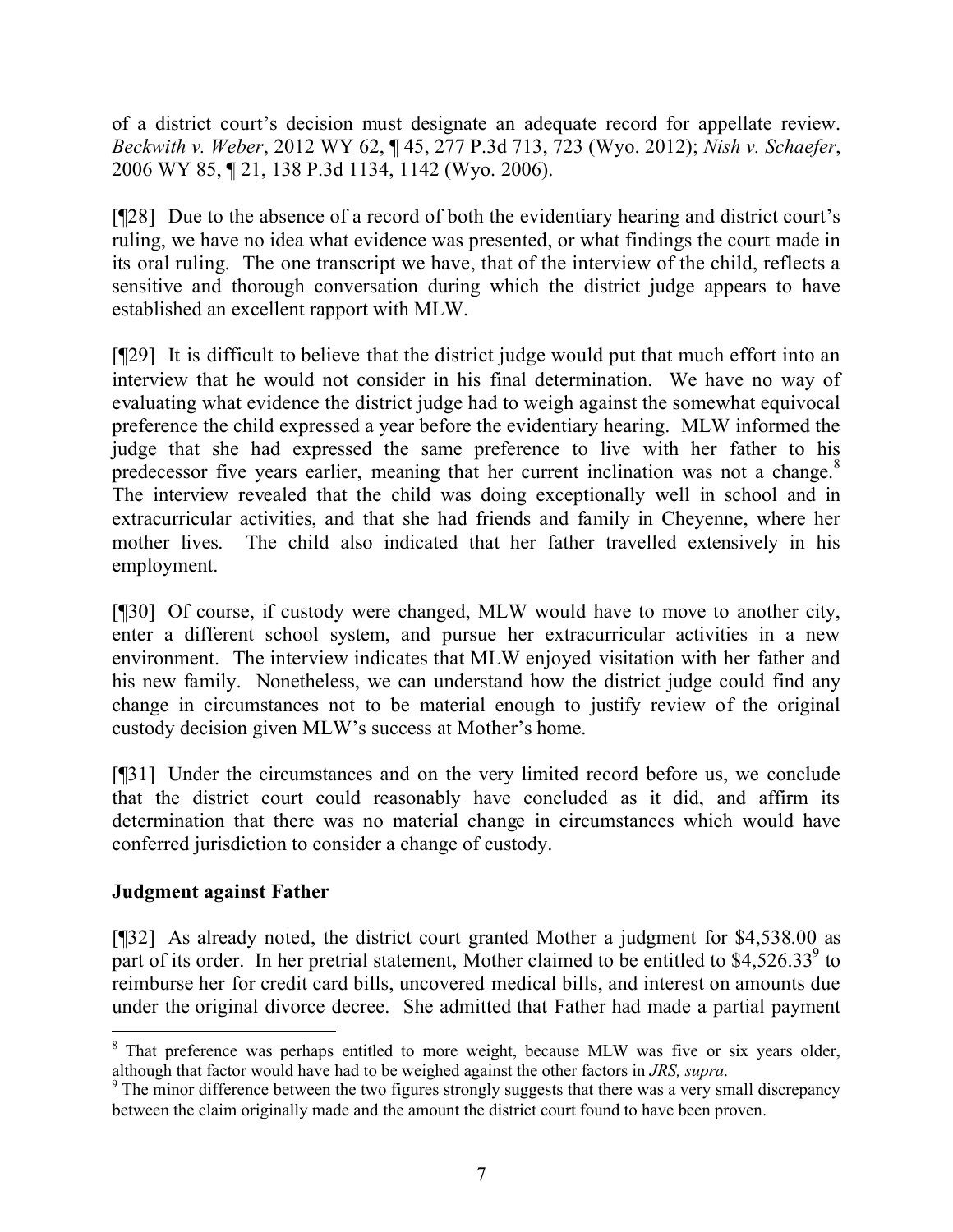on his obligations, but claimed that this payment left a balance. She described this alleged debt in a section of the statement entitled "Contempt Issues."

[¶33] The docket sheet for this case indicates that Mother filed a motion asking the district court to hold Father in contempt on February 11, 2010, the same day she responded to Father's petition and moved to modify support. Father did not designate this motion as part of the record. A motion seeking to hold the other party in contempt is a common means of enforcing the payment obligations of a divorce decree. *See, e.g., Greene v. Finn*, 2007 WY 47, ¶ 3, 153 P.3d 945, 946 (Wyo. 2007); *Graham v. Fenno*, 734 P.2d 983, 985 (Wyo. 1987).

[¶34] Father argues that he was denied due process, that the district court lacked authority to make an award of this kind, that the district court was obligated to make findings of fact to support the award, and that the district court failed to take his prior payments into consideration. We must identify the standard of review for each of those contentions.

[¶35] "The party claiming an infringement of his right to due process has the burden of demonstrating both that he has a protected interest and that such interest has been affected in an impermissible way. The question is whether there has been a denial of fundamental fairness." *In re KMO*, 2012 WY 99, ¶ 28, 280 P.3d 1203, 1213 (Wyo. 2012) (quoting *DH v. Wyo. Dep't of Family Servs*., 2003 WY 155, ¶ 38, 79 P.3d 997, 1008 (Wyo. 2003)). We review de novo.

[¶36] The authority of the district court to award a judgment for amounts owed under a decree of divorce raises a question of law, as does the issue of whether the trial court was obligated to make findings of fact. We review questions of law de novo. *KM Upstream, LLC v. Elkhorn Const., Inc.*, 2012 WY 79, ¶ 44, 278 P.3d 711, 727 (Wyo. 2012); *Stewart Title Guar. Co. v. Tilden*, 2008 WY 46, ¶ 21, 181 P.3d 94, 102 (Wyo. 2008).

[¶37] Whether or not the district properly credited Father for payments made against his obligations under the divorce decree is a question of fact. A district court's findings of fact will not be reversed unless they are clearly erroneous. *Redland v. Redland*, 2012 WY 148, ¶ 154, 288 P.3d 1173, 1208 (Wyo. 2012).

[¶38] The absence of a record of the proceedings makes it impossible for this Court to address Father's claim that he was denied due process. We know only that he was aware of Mother's claims for reimbursement, and that this was an issue preserved by her pretrial statement and probably the motion to hold Father in contempt, which he did not include in the record before this Court. We also have reason to believe that the district court had a two-day hearing because the Father informed us that it did in his brief. Father was obligated to prove a violation of his right to due process, and he needed to provide the record demonstrating that deprivation. He did not do so.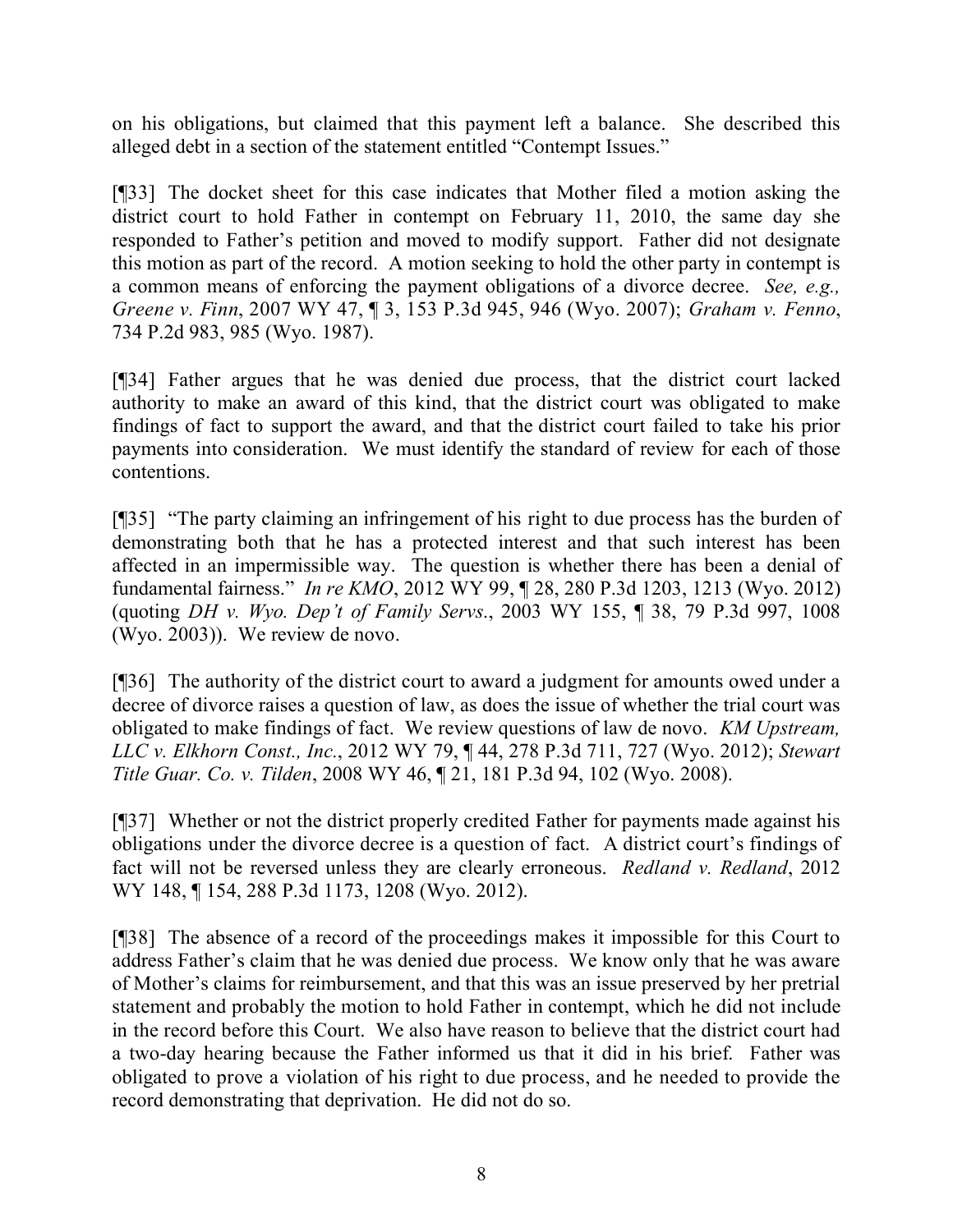[¶39] To the extent Father argues that the district court could not award a judgment for amounts owed under a divorce decree in a contempt proceeding, we disagree. District courts have both inherent and statutory authority to enforce their orders in domestic and other cases through contempt sanctions. *Stephens v. Lavitt*, 2010 WY 129, ¶¶ 18-19, 239 P.3d 634, 639 (Wyo. 2010); § 20-2-204(b). A court may award a judgment for money damages as a compensatory contempt sanction, rather than utilizing the more coercive alternative of ordering a defendant to pay and then perhaps incarcerating him or imposing other sanctions if he is able to comply and fails to do so. As the Eleventh Circuit Court of Appeals observed:

> Although we have found no case squarely on point, the Supreme Court and at least one court of appeals have acknowledged that a court can issue a money judgment as a remedy for civil contempt. *See De Beers Consol. Mines, Ltd. v. United States,* 325 U.S. 212, 220, 65 S. Ct. 1130, 89 L. Ed. 1566 (1945) (containing dicta regarding "process which conceivably may be issued for satisfaction of *a money judgment for contempt*" (emphasis added)); *In re Prof'l Air Traffic Controllers Org.,* 699 F.2d 539, 542 (D.C.Cir. 1983) (describing how one party "registered its three *civil contempt money judgments*" (emphasis added)). Moreover, the district court's decision to grant a money judgment would have accorded with the general equitable principle (albeit one rarely invoked) that "where the aggrieved party shows entitlement to equitable relief, but a grant appears to be impossible or impracticable, the court may nevertheless proceed with the case . . . , awarding damages *or* a money judgment in lieu of the requested equitable remedy." *Millsap v. McDonnell Douglas Corp.,* 368 F.3d 1246, 1265 (10th Cir. 2004) (emphasis added) (internal quotation mark omitted).

*F.T.C. v. Leshin*, 719 F.3d 1227, 1231-32 (11th Cir. 2013). This decision is consistent with our ruling in *Walters v. Walters*, 2011 WY 41, ¶¶ 24-25, 249 P.3d 214, 229-30 (Wyo. 2011), in which we acknowledged the availability of compensatory civil contempt sanctions, but reversed the district court's award of monetary damages because it was speculative. We therefore conclude that it was not improper for the district court to award a judgment for amounts it found were owed to Mother.<sup>10</sup>

<sup>&</sup>lt;sup>10</sup> There is a great deal of practical wisdom in this solution. If the district court had held Father in contempt and ordered the amounts found to be paid, it would have faced the problem of determining whether he had the financial ability to pay if it contemplated incarceration as a means to enforce the order. *Turner v. Rogers*, 131 S. Ct. 2507, 2516, 180 L. Ed. 2d 452 (2011); *Hicks v. Feiock,* 485 U.S. 624, 638 n.9, 108 S. Ct. 1423, 1433 n.9, 99 L.Ed.2d 721 (1988) (alleged contemnor cannot be incarcerated if it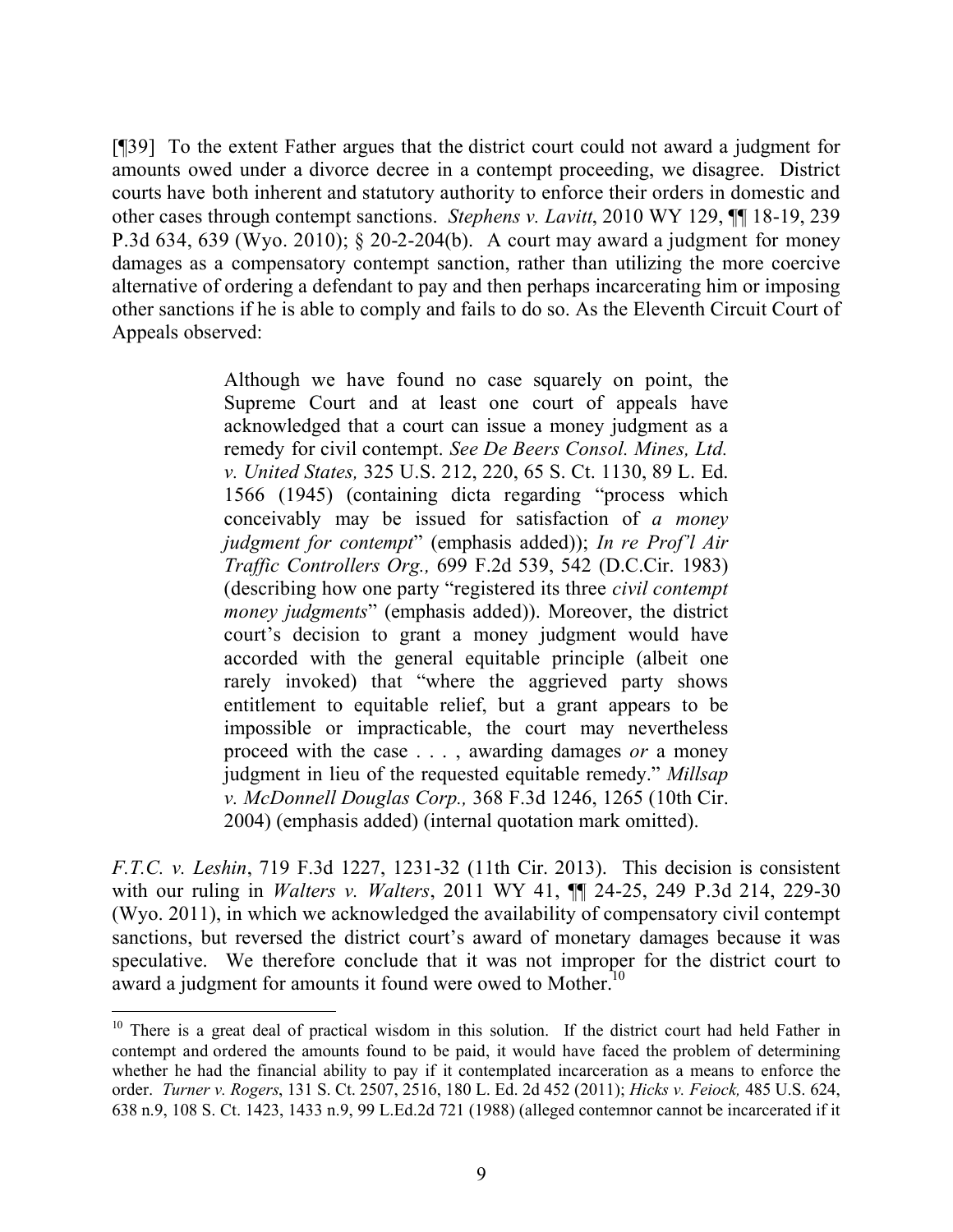[¶40] With regard to whether or not the district court was required to make findings of fact supporting its award, we refer to Wyoming Rule of Civil Procedure 52(a), which provides in pertinent part:

> Upon the trial of questions of fact by the court, or with an advisory jury, it shall not be necessary for the court to state its findings, except generally for the plaintiff or defendant, unless one of the parties requests it before the introduction of any evidence, with the view of excepting to the decision of the court upon the questions of law involved in the trial, in which case the court shall state in writing its special findings of fact separately from its conclusions of law; provided, that without such request the court may make such special findings of fact and conclusions of law as it deems proper and if the same are preserved in the record either by stenographic report or by the court's written memorandum, the same may be considered on appeal. Requests for findings are not necessary for purposes of review.

W.R.C.P. 52(a).

 $\overline{a}$ 

[¶41] The rule requires a court to make findings of fact only if they are requested before any evidence is produced. *In re MS*, 9 P.3d 984, 986 (Wyo. 2000). A general finding by the trial court carries with it every specific finding which is supported by the record. *Deroche v. R.L. Manning Co*., 737 P.2d 332, 335 (Wyo. 1987); *Garriffa v. Taylor*, 675 P.2d 1284, 1287 (Wyo. 1984); *Miller v. Miller*, 664 P.2d 39, 41 n.3 (Wyo. 1983); *Dechert v. Christopulos*, 604 P.2d 1039, 1043-44 (Wyo. 1980); *Skinner v. Skinner*, 601 P.2d 543, 545 (Wyo. 1979); *P & M Cattle Co. v. Holler*, 559 P.2d 1019, 1024 (Wyo. 1977); *Sch. Dist. No. 32 in Fremont Cnty. v. Wempen*, 80 Wyo. 311, 321, 342 P.2d 232, 235 (1959).<sup>11</sup>

[¶42] The record contains no indication that either party asked the district court to make findings of fact before evidence was presented. The district court was therefore not required to make them. In the absence of such a request, and of any record of the hearing

is demonstrated that he is unable to pay). Issuing a judgment makes the process self-executing – the judgment creditor can simply execute on whatever non-exempt assets the judgment debtor owns without court intervention, other than perhaps an exemption hearing. *See* Wyo. Stat. Ann. § 1-15-107 (LexisNexis 2013).

<sup>&</sup>lt;sup>11</sup> Wyoming's Rule 52(a) is different from its federal counterpart, which requires findings of fact and conclusions of law in all cases. They cannot be waived by the parties under the federal rule.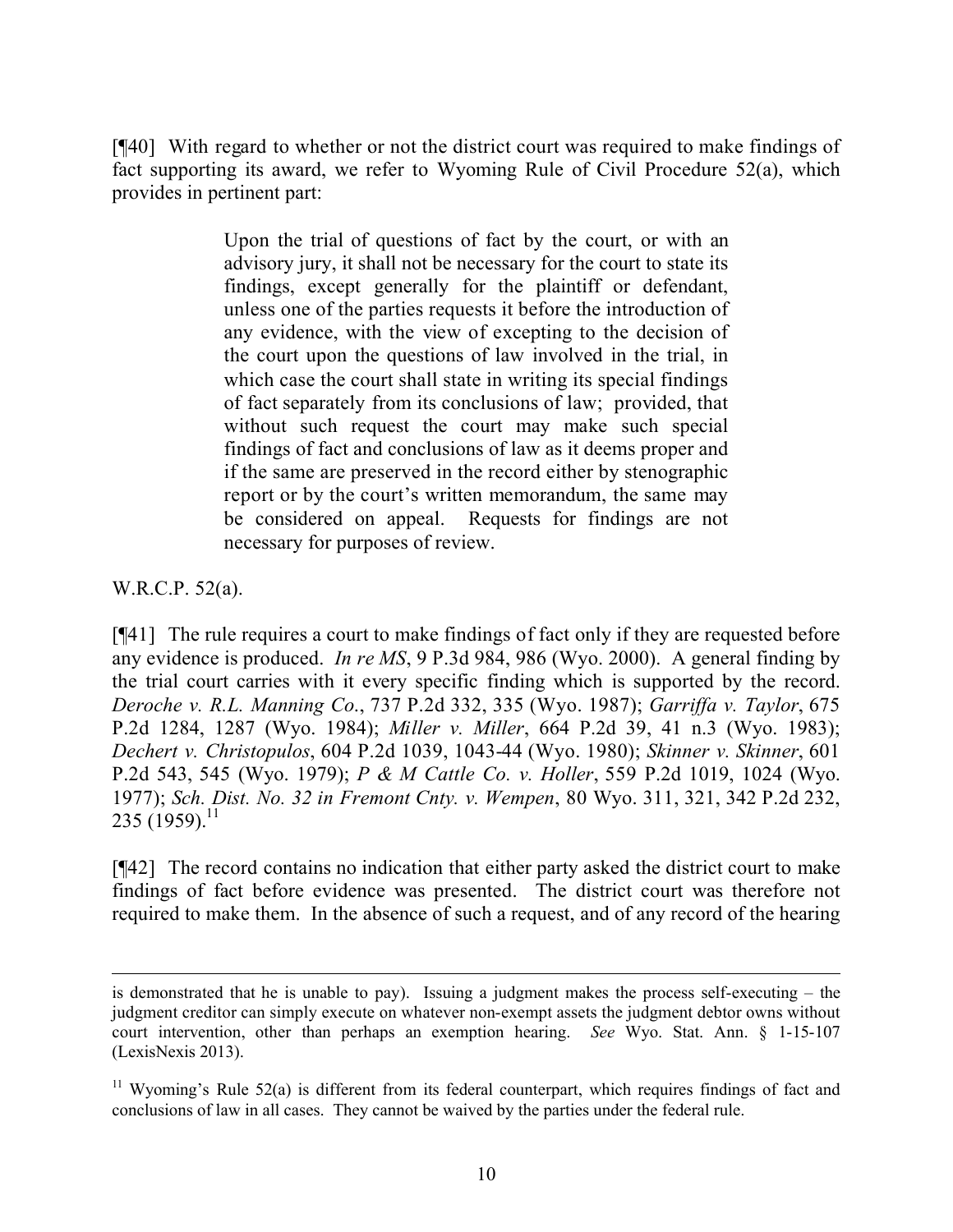or of the district court's oral ruling, the award is assumed to be based on every specific finding necessary to support it.

[¶43] With regard to Father's contention that the district court failed to credit payments he made against the amounts he owed, we have no record which would allow us to assess that contention, either. As already noted, it was Father's responsibility to provide us with that record, and he did not do so. Accordingly, we find no error related to the judgment for \$4,538.00.

# **Child Support Calculation**

[¶44] The Court generally reviews determinations of child support for an abuse of discretion, at least to the extent that they involve a determination of the parents' income and credits against it. *Swaney v. State, Dep't of Family Servs., Child Support Enforcement*, 2011 WY 105, ¶ 3, 256 P.3d 514, 515 (Wyo. 2011) (citing *Starkey v. Starkey*, 2007 WY 106, ¶ 5, 161 P.3d 515, 516 (Wyo. 2007)). This case presents a slightly different issue, because the district court arrived at a child support figure which is not consistent with its findings of the parties' net incomes or the finding that there was no upward deviation from the presumptive child support in the statutory tables at Wyo. Stat. Ann. § 20-2-304(a) (LexisNexis 2013).<sup>12</sup> Since we are required to review application of the presumptive child support guidelines to the district court's findings of the parties' net income, we must decide a question of law, and we therefore apply the de novo standard of review. *Swaney,* ¶ 3, 256 P.3d at 515.

[ $[45]$ ] Wyoming Statute § 20-2-311(a) provides that an action to modify a child support order based upon a substantial change in circumstances may be brought by a party at any time. Wyo. Stat. Ann. § 20-2-311(a) (LexisNexis 2013); *see also McCulloh v. Drake*, 2005 WY 18, ¶ 21, 105 P.3d 1091, 1095 (Wyo. 2005). The same statute allows modification of support which has not been adjusted within six months if a twenty percent change in the obligation would result. Father challenges the district court's conclusion that his child support obligation would increase by more than 20% based upon the net income figures it found.

[¶46] We pointed out above that our review of a trial court's discretionary findings is limited when we have no record of the evidence presented to that court. In short, we must generally presume that the trial court's findings were reasonably based on competent and sufficient evidence. *Roberts*, ¶ 27, 304 P.3d at 122; *Golden*, ¶¶ 4, 6, 299 P.3d at 96-97. However, Father's claim of error on this issue is based upon the inconsistency between the net income found and the child support awarded in the district court's order, and thus we have an adequate record to reach the merits.

 $12$  A court may deviate from the presumptive child support if it makes appropriate findings supported by the record as required by Wyo. Stat. Ann. § 20-2-307(a) and (b) (LexisNexis 2013).